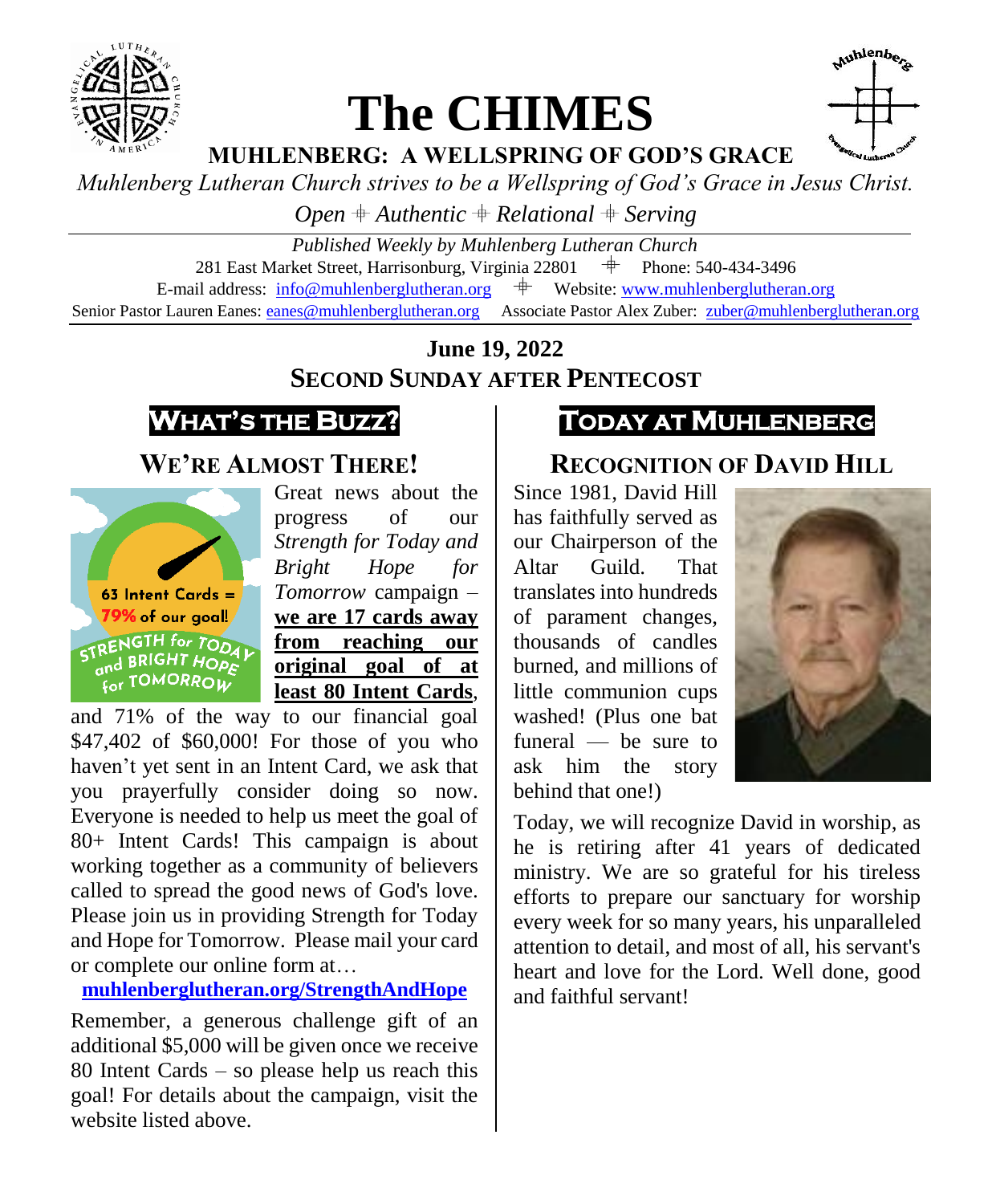#### **TODAY AT MUHLENBERG (CONT'D)**

#### **WELCOME TO MUHLENBERG!**

If you are new to the Muhlenberg community, or would simply like to learn more about the congregation, please join us for a *Welcome to Muhlenberg* experience **TODAY at 9:45 am.** Meet leaders, hear about ways to get involved, and take a tour of our campus. We'll also share information about membership at Muhlenberg. Bring your kids — our Children's Minister, Ms. Ashley, will share fun activities with them while the adults are meeting. If you are interested but unable to attend, contact Pastor Lauren (434-3496 or [eanes@muhlenberglutheran.org\)](mailto:eanes@muhlenberglutheran.org) so you can receive an invitation to our next event in September.

# **MISSION MOMENT**<br>bridge<sub>c</sub> Chris Hoop



Chris Hoover Seidel, Executive Director of Bridge of Hope, joins us today to share a

Mission Moment. Chris will also be available in the Gathering Area between services for anyone with questions and/or interest in becoming part of a neighboring group.

Ending homelessness for good requires more than housing. A support system that empowered and provided guidance was also crucial for Kendra...

*"My Neighboring Volunteers have been the catalyst in helping me through the past year.…they reassured me that I'm not a burden and that they want to help. They didn't judge, they really lifted me up, [they] help me with the things I need help with - meal planning, laundry, childcare on evenings I work late, things like that. It's all been really crucial for me. There is no way I would be able to have had*  *the courage or strength to come this far without these people in my life."*

#### **You can help end homelessness, and be a catalyst for the changes that make a difference.**

- A gift of \$312 will provide housing for one week (rents have skyrocketed this year!)
- A gift of \$126 will provide training for Neighboring Volunteers to walk alongside a family.
- A gift of \$52 will provide one day of rental assistance.

A gift of any amount will help single mothers, like Kendra, begin the journey toward stability and end the cycle of homelessness. You can make donations by clicking [HERE](https://secure.myvanco.com/YKC0/campaign/C-12J6Z) to visit Muhlenberg's Local & Global Mission's online giving page.

Becoming a Neighboring Volunteer or being a participating landlord is an active way to be involved with our families in need. To learn more, visit [hr.bridgeofhopeinc.org.](https://hr.bridgeofhopeinc.org/)



#### **BIKE, TRIKE & SCOOTER HOUR NEXT Sunday, June 26 at 9:45 am**

Join us in the Ott Street Parking Lot for a Bike, Trike, and Scooter hour. Bring your wheels and get ready for fun. There will be a simple obstacle course and games,



and parents can enjoy an iced coffee bar under a tent. The Ott Street yard will be open for little friends. Kids of all are ages are welcome.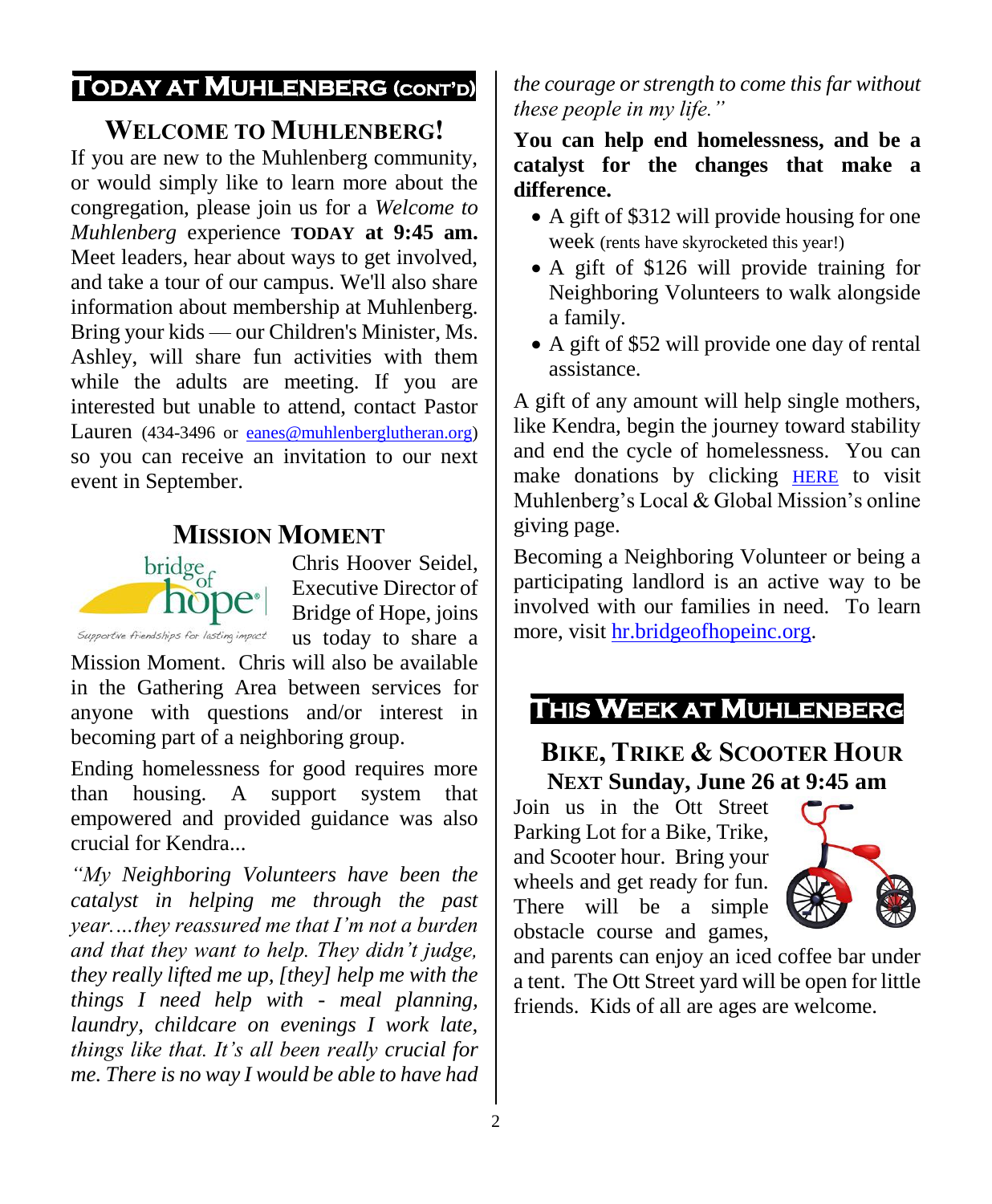#### **PERSONNEL COMMITTEE**

#### **YOUTH MINISTRY**

As you have heard, Congregation Council has been working diligently to implement our Strategic Plan. As part of that plan, Council has examined the staffing needs to accomplish our spiritual development goals. One very important component of the plan is to uplift our focus and attention on youth ministry.

We are pleased to announce that we will be hiring a part-time Youth Minister. This person will provide creative and dynamic leadership, in addition to oversight for youth ministry at Muhlenberg. In addition, our new Youth Minister will nurture a vibrant and growing Christian faith in people from grades 6 - 12 and their families.

If you or someone you know may be interested in exploring this opportunity, you can find the job description and application instructions by clicking **[HERE](https://www.muhlenberglutheran.org/jobs.html)**. Please lift up our search in your prayers.

## **MUHLENBERG NEWS**

#### **CREATION CARE TIP**



Repair your leaky faucet. Leaky faucets can waste up to 20 gallons of water per day. Stop the dripping-and conserve

water-by replacing the washer. It's a simple fix that will cost a few dollars. If you're not comfortable doing it yourself, call a professional.

## **CHRISTIAN FORMATION NEWS**

## **FAITH LENS CLASS UPDATE**

Faith Lens is on vacation — well, sort of. Although we will not meet as a class during the summer, we will carry with us a commitment to continue working in our community, reading suggested books, staying in touch by email, etc.

We will keep the congregation updated and invite all who want to join us as we live out our faith. Interested? Contact Jean Helmick [\(jean.helmick@gmail.com](mailto:jean.helmick@gmail.com) or  $540-830-1930$ ).

## **VIRGINIA SYNOD NEWS**

**POWER IN THE SPIRIT ~ JULY 14-16** Learn what it means to be a leader in the Church and a follower of Jesus. Click **[HERE](https://vasynod.org/power-in-the-spirit/)** for more information or to register.

#### **IN-PERSON SYNOD GATHERING July 15-16 ~ Registration is Open**

In conjunction with Power in the Spirit, the Virginia Synod looks forward to gathering in person to celebrate ministries of service from around the Synod, worship together, and learn from one another.

**Everyone can attend**. Unlike an Assembly where the number of participants is limited, anyone can attend the Synodical Gathering. There are **two options for Registration:**

- **On-Campus Housing** includes the event, one-night lodging on Roanoke College's campus, plus Friday lunch and dinner, and Saturday breakfast. The cost will be \$140.
- **Commuter** includes the event, Friday lunch & dinner, and Saturday breakfast. Cost: \$100.

**You are automatically registered for the Synodical Gathering if you attend Power in the Spirit**. Click **[HERE](https://web.cvent.com/event/45e5907b-40f0-4096-9ae1-6b8de5cf32ec/regProcessStep1)** for more info.